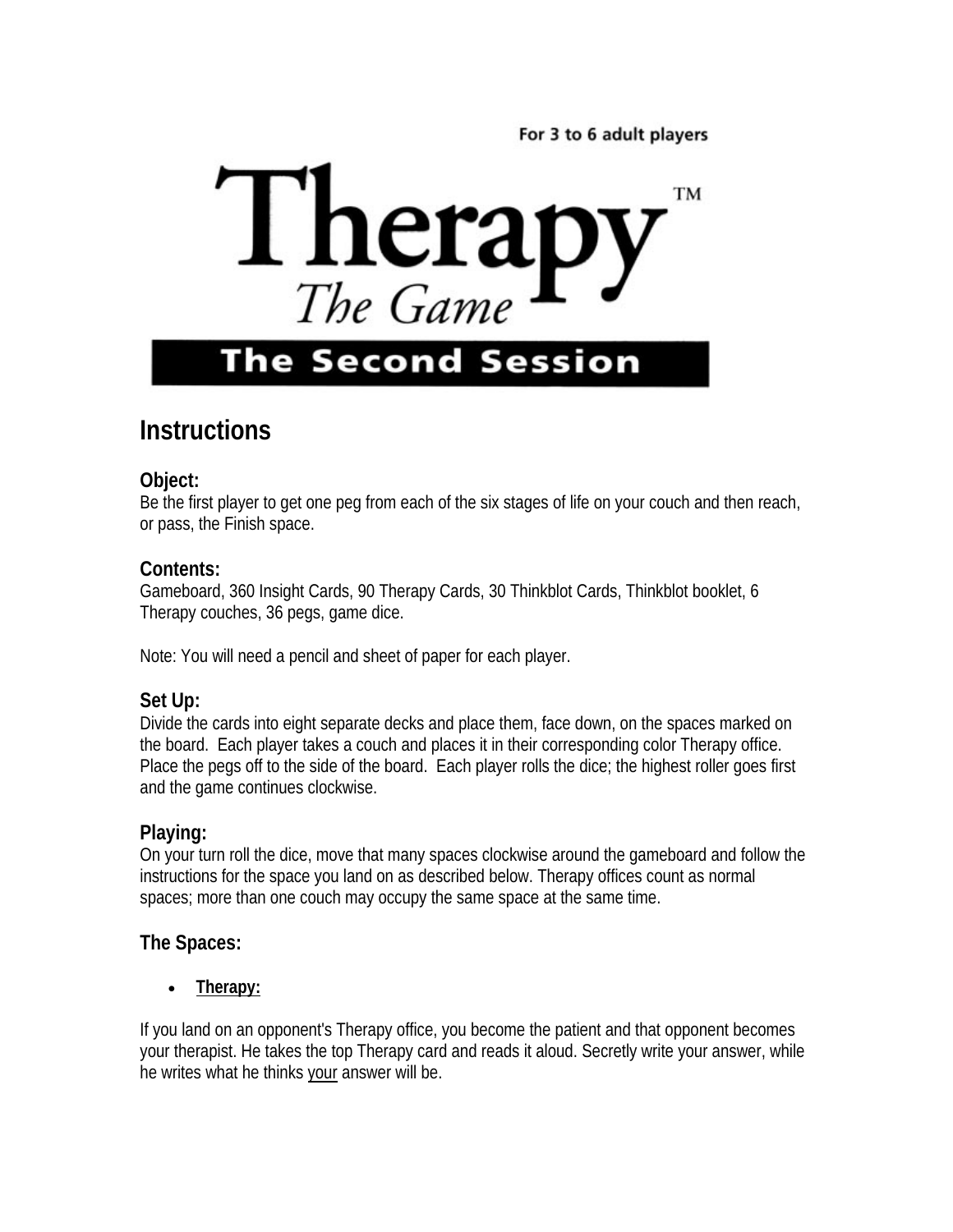#### **Note:**

1) On **rating-scale** questions, 1 is low and 10 is high. A margin of error of 1 either way counts as a match.

2) For **"Which player"** questions, both the patient and the Therapist can be included as possibilities.

If the answers match: the Therapist has cured you and he chooses a peg of any color for his couch. You roll the dice and take another turn.

If the answers don't match: you stay in the office and wait for your next turn to repeat Therapy with the same Therapist. You must stay in Therapy until you're cured.

- **Group Therapy**
- **Your Own Therapy Office**
- **An Unoccupied Office**

If you land on one of these spaces, the player to your left reads the top Therapy card to you and you secretly write down your answer. All the other players then discuss the question out loud and come to a mutual decision on what they think your answer will be.

 If the answers match: you decide which therapist gets a peg of their choice, and you get to roll the dice and take another turn.

 If the answers do not match: you stay on the space and try Group Therapy again on your next turn.

# • **Insight:**

If you land on an insight space, the player to your left reads the top card from the deck of the corresponding stage of life and you answer.

If you answer correctly: you receive a peg for that stage and your turn ends. If you already have a peg of that color, throw the dice and go again.

If you answer incorrectly: on your next turn, roll the dice and move.

# • **Insight/Chance:**

If you land on an Insight/Chance space, you can either answer an Insight question from that stage of life or pass and wait for your next turn to roll again.

If you choose to answer the question and you answer it correctly, you get a peg of that color stage of life.

If you answer incorrectly, go to Psychosis in the center of the board, lose one peg of your choice and wait for your next turn.